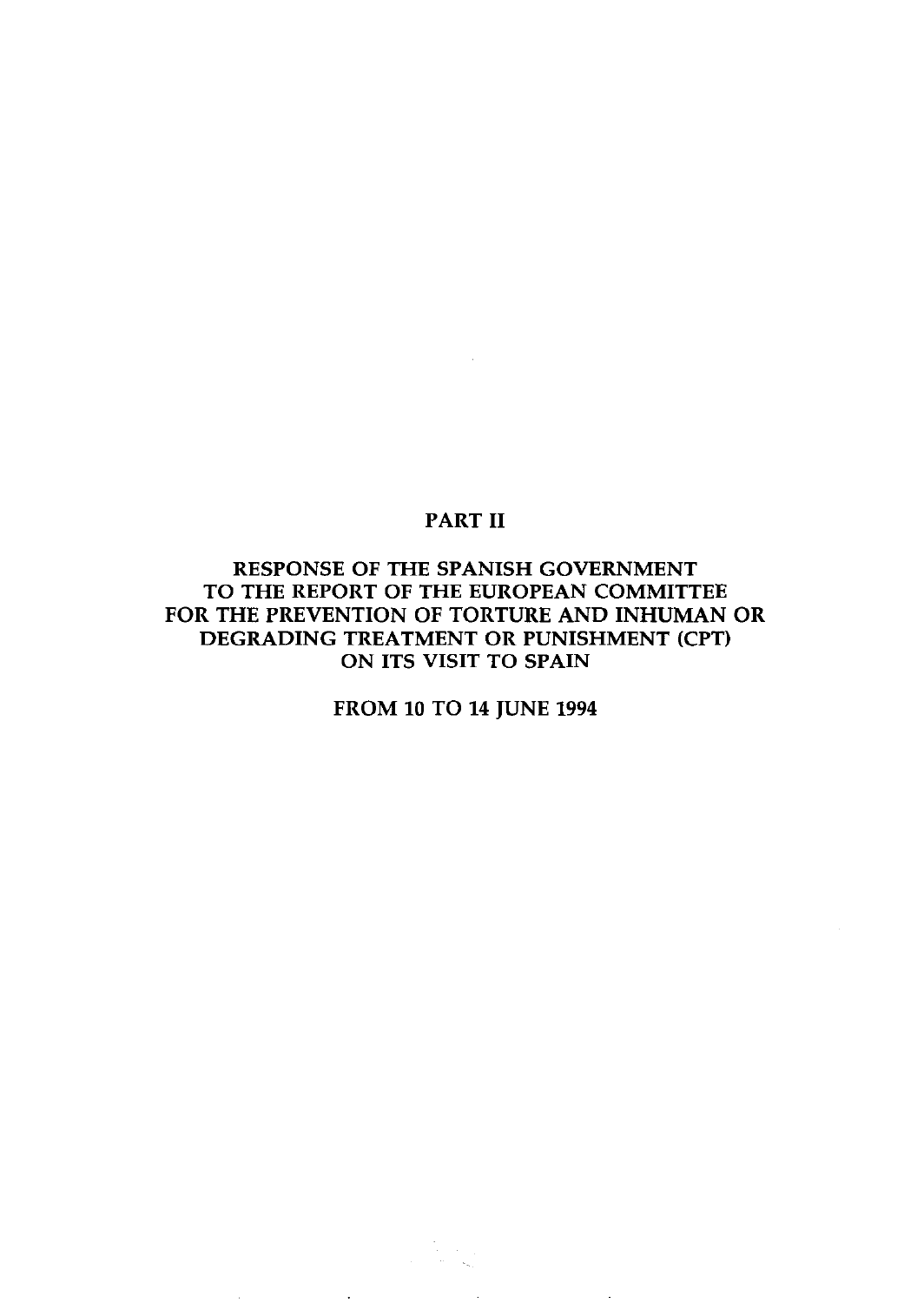$\sim 0.1$ 

 $\overline{\phantom{a}}$ 

 $\label{eq:2.1} \begin{split} \frac{1}{\sqrt{2\pi}}\frac{1}{\sqrt{2\pi}}\frac{1}{\sqrt{2\pi}}\frac{1}{\sqrt{2\pi}}\frac{1}{\sqrt{2\pi}}\frac{1}{\sqrt{2\pi}}\frac{1}{\sqrt{2\pi}}\frac{1}{\sqrt{2\pi}}\frac{1}{\sqrt{2\pi}}\frac{1}{\sqrt{2\pi}}\frac{1}{\sqrt{2\pi}}\frac{1}{\sqrt{2\pi}}\frac{1}{\sqrt{2\pi}}\frac{1}{\sqrt{2\pi}}\frac{1}{\sqrt{2\pi}}\frac{1}{\sqrt{2\pi}}\frac{1}{\sqrt{2\pi}}\frac$ 

 $\star$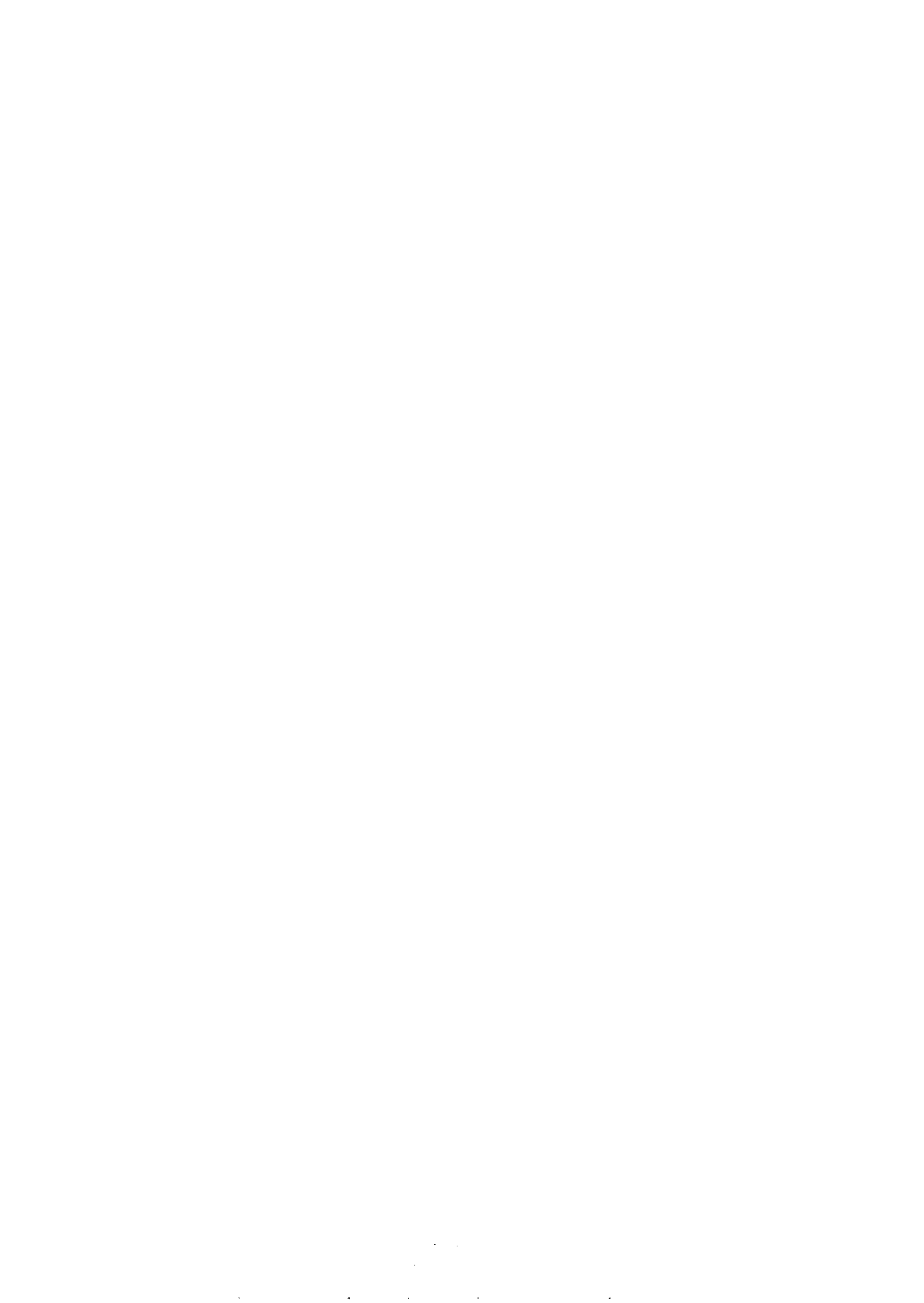Juan Luis : Tharra . Robles

Ministerio de Justicia e Interior El Director General de Codificación y Cooperación Iurídica Internacional

Madrid, 16 May 1995

Mr. Claude NICOLAY President of the European Committee for the prevention of torture and inhuman or degrading treatment or punishment

Dear Mr President,

The report issued by the committee following the ad hoc visit carried out to Spain from 10 to 14 June 1994 has been the subject of partial replies by this Ministry as the information urgently requested became available.

The content of the report has also given rise to abundant administrative activity; however, in order nor to delay further a global response by the Government, a full reply es now given to the Committee's report.

the outset, I would like to thank you for your At understanding concerning the reasons for the delay in providing a full response, which were explained orally by the liaison officer at an earlier date.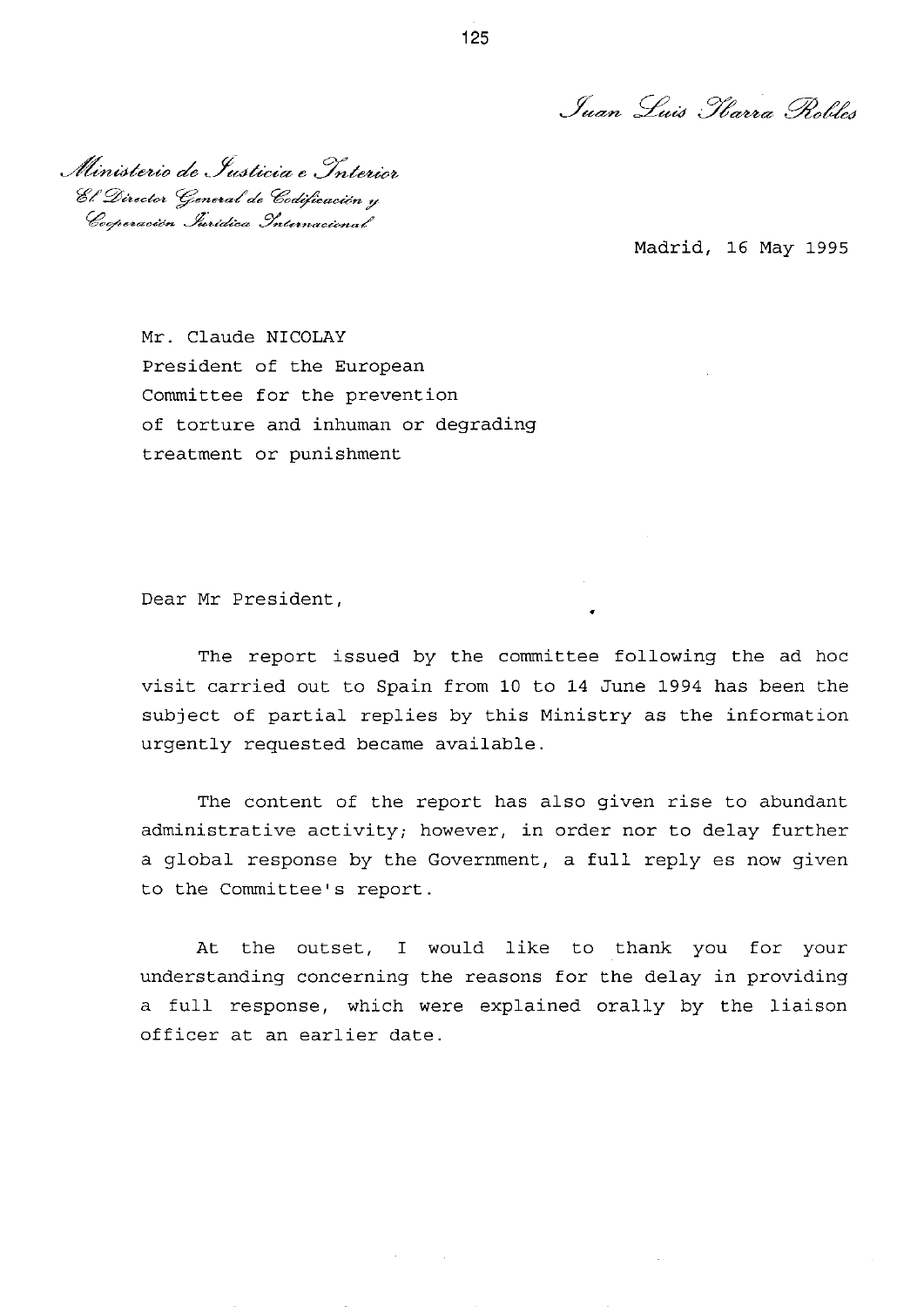Iuan Luis . Harra Probles

*Ministerio de Iusticia e Interior*  $\mathscr{E}l$  Director General de Codificación *ri* Cooperación Iuridica Internacional

I

### As regards heading B of the report, "Nature and context of **the visit"**

1, In that section, it is noted that "It is not infrequent for allegations of torture and/or ill-treatment to be made by persons detained in Spain in connection with terrorist-related offenses, particularly persons suspected of belonging to the terrorist organisation Euskadi ta Askatasuna (ETA) , The Spanish authorities often contest the veracity of such allegations, claiming that it is the policy of terrorist organisation to have their members systematically allege that they have been tortured or ill-treated by members of the law enforcement agencies",

1 should highlight the right choice made by the Committee in its accurate wording of the sentence "the Spanish authorities often contest ...". It is true that the Government, judges and courts, faced with systematic complaints of ill-treatment in those cases, do not reply with a similar systematic dismissal of the complaints, but take them into account and process or reject them, following their examination and analysis.

As requested, extensive documentation concerning this subject will be forwarded together with the response to the report on the periodic visit,

Nonetheless, it is deemed appropriate to forward at this stage the decision given on 2nd instant by the United Nations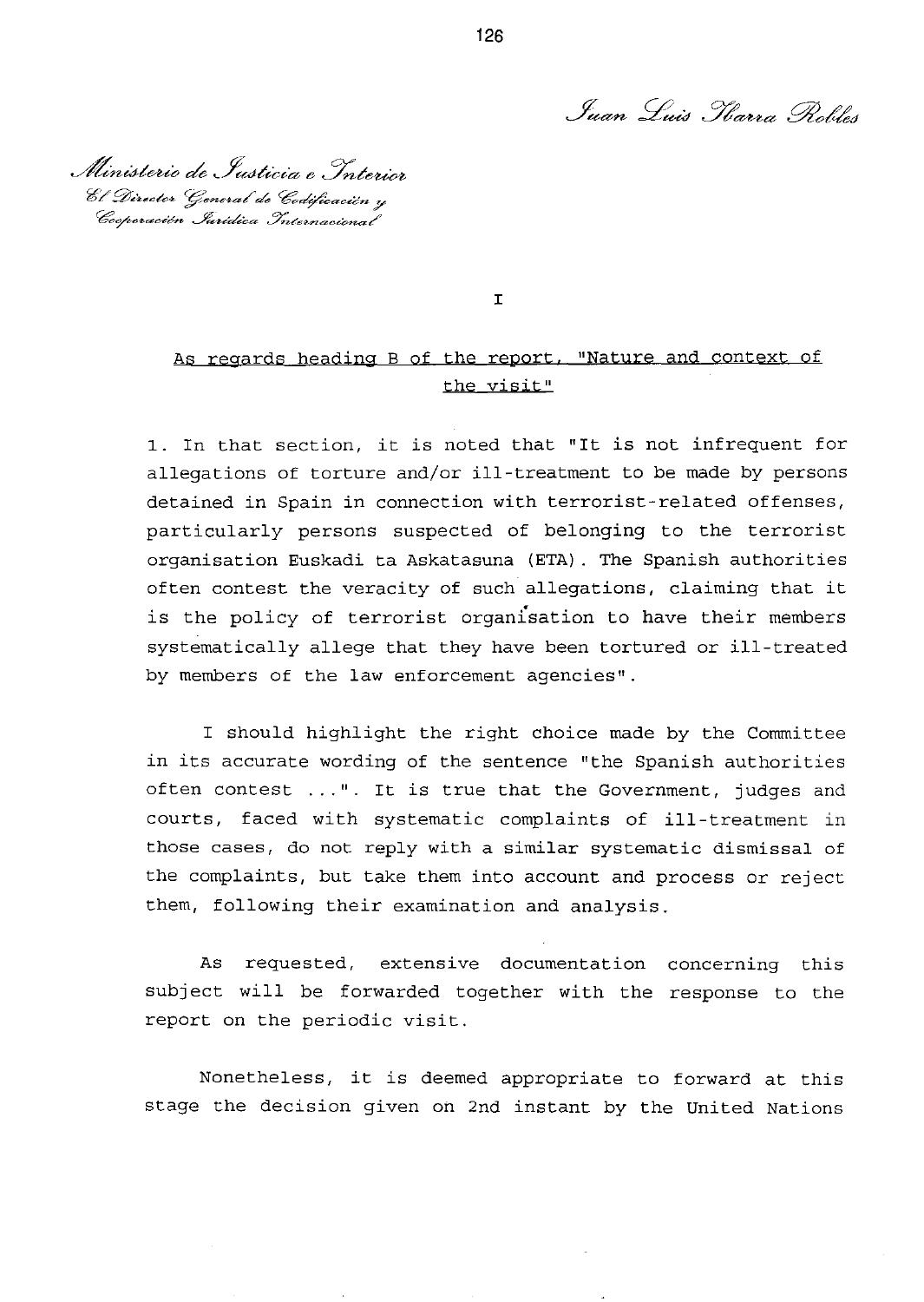Juan Luis . Harra Robles

Ministerio de Justicia e Interior El Director General de Codificación y Cooperación Iurídica Internacional

> in respect of a communication Committee Against Torture concerning Henri Parot. The Committee notes that "There are no grounds for Mr. Parot or the author of the communication to challenge the procedure followed in this case by counsel during the trial but he also made frequent exercise of his right to make other charges and complaints, which were also considered by the authorities of the State." (paragraph 10.7 of the Decision).

> 2. In my capacity of Competent Authority, I would underline my agreement with the Committee's opinion as regards rejecting acts of terrorism, both in their dimension of despicable criminal actions as well as in their liberticide intent against democratic societies. The reference made to the members of the law enforcement agencies is also fair in that they are faced by " difficulties [...] in their struggle against this great destructive phenomenon" and that "terrorist activities rightly meet with a strong response from State institutions".

> Equally, I would express to the Committee; with all possible emphasis an absolute identification with its assertion that "under no circumstances should that response be allowed to degenerate into acts of torture or other forms of ill-treatment".

> 3. In order to finalise the response to this section, I would like to convey the will of the Spanish authorities and notably of the Ministry of Justice and the Interior, to bring into effect the recommendations of the Committee, in the firm belief that the preventive measures proposed to date have contributed to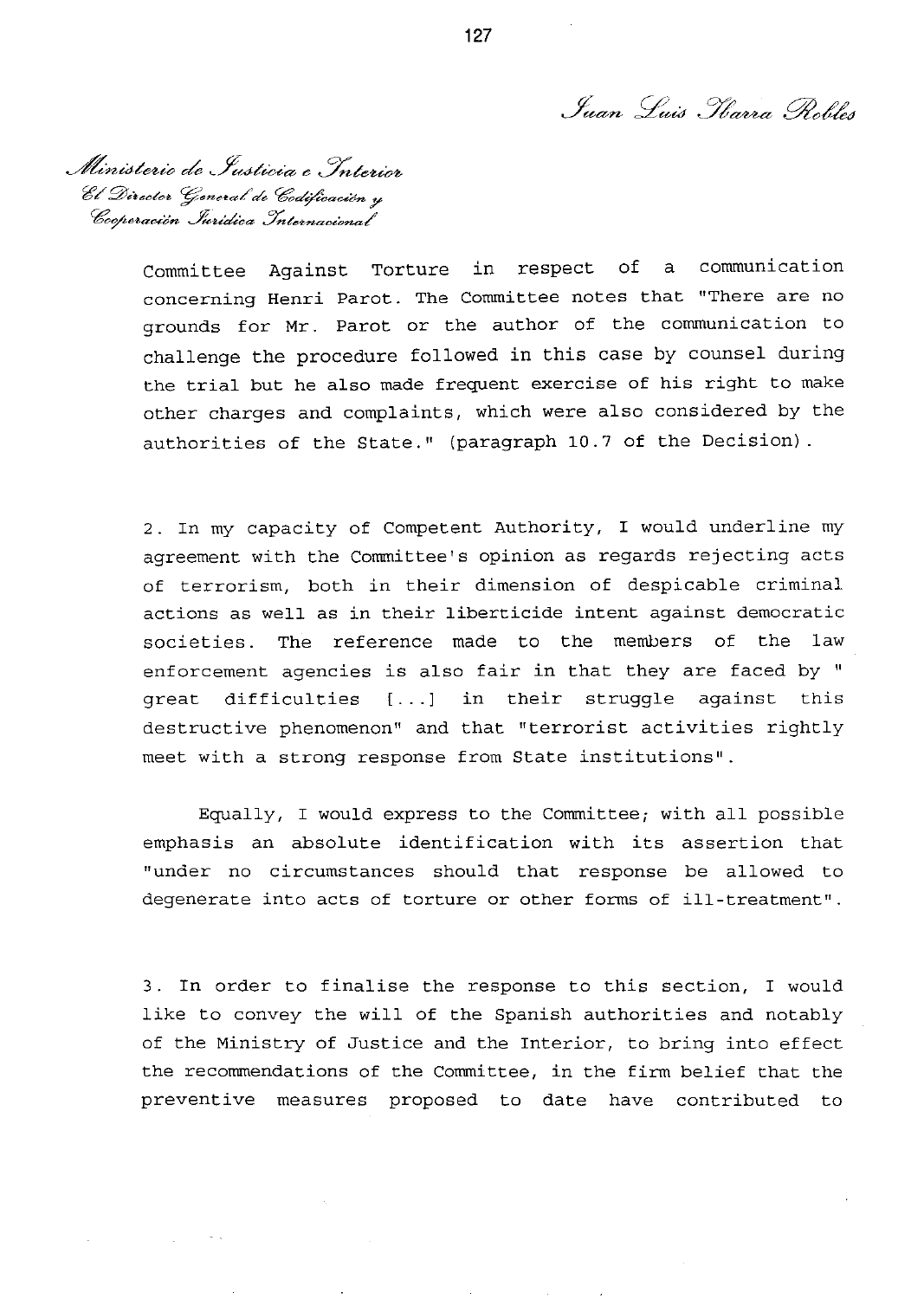Juan Luis Karra Robles

Ministerio de Justicia e Interior El Director General de Codificación y Cooperación Surídica Internacional

 $\gamma \rightarrow \gamma \gamma$ 

improving the Spanish framework of human rights safeguards, in particular to avoid organisational flaws which, when they occur, render verification of the proper conduct of police officers difficult.

Further, the cooperation and the experience of the Committee in the task of perfecting the prevention of ill-treatment are expressly thanked.

**TT** 

# As regards heading C, "Consultations undertaken and cooperation received during the visit"

4. In my capacity of Competent Authority, I would like to convey my thanks to the Committee for its remarks acknowledging the efforts made in order to provide the documents requested for the visit at very short notice.

5. In respect of the circumstances set out in paragraphs 9 and 10, their content has been transmitted to the competent judicial authorities for appropriate action.

#### III

As regards Part II, concerning the facts found during the  $visit"$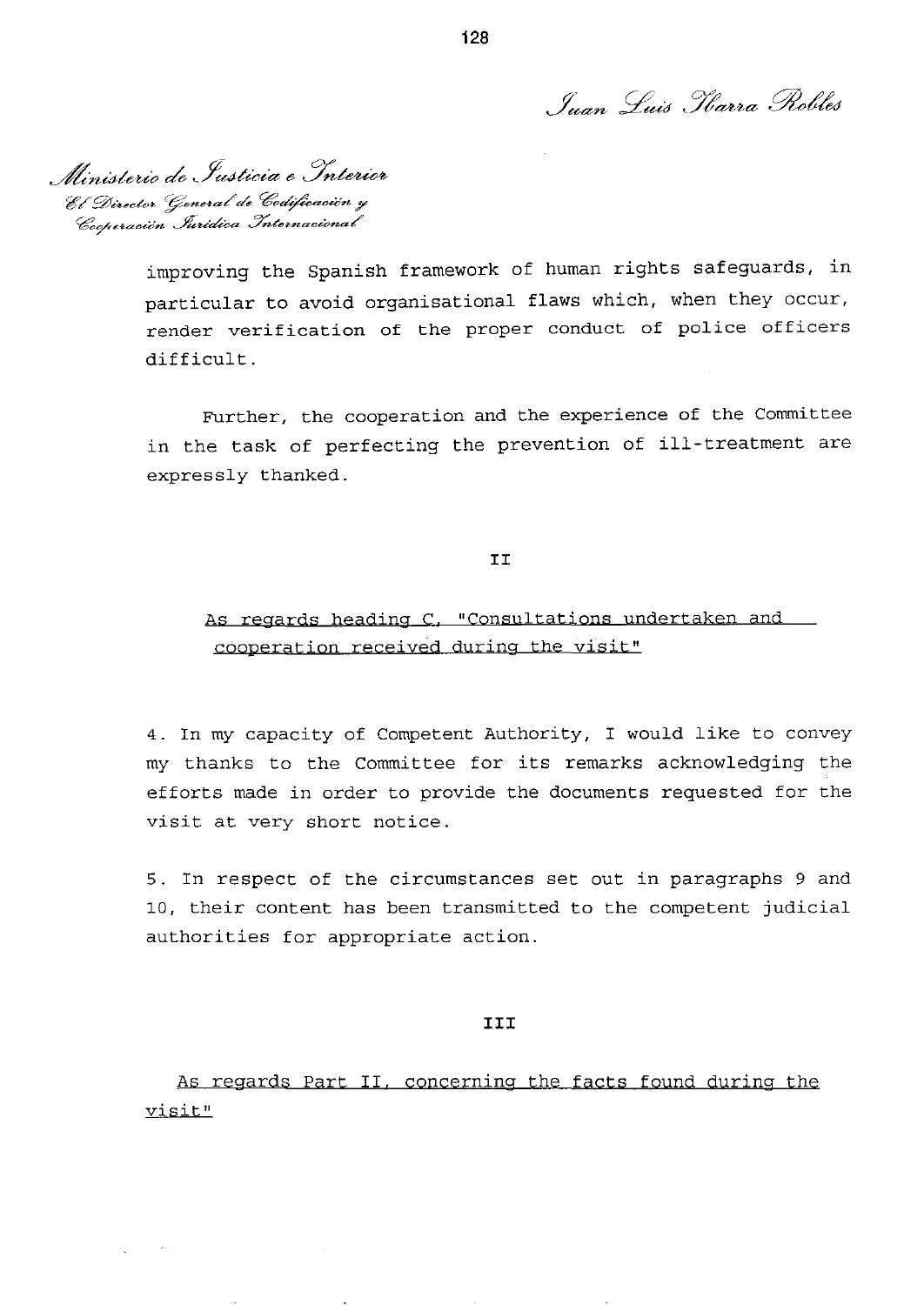Juan Luis . Harra Probles

Ministerio de Justicia e Interior El Director Ceneral de Codificación y Cooperación Iuridica Internacional

> 6. I would like to put on record the disagreement with the last phase of paragraph 21, i.e. "The two marks, of an entirely different character to the acneform marks<sup>1</sup>, highly were indicative of the application of electrodes."

> This conclusion is rejected. Firstly, because of the bluntness of the expression "highly indicative", which is considered inadequate as, in the opinion of the experts, such a statement should have followed the histological study of the area by means of a biopsy, completed with chemical analysis or spectrographic techniques. Secondly, because the judicial authority, following the investigation carried out, concluded with a dismissal of the allegations, a conclusion which is contrary to the views of the Committee. Thirdly, because the conclusion of the Committee could have been supported by the request, at the time of the visit, of a specialist expertise, which would have been immediately facilitated under the terms of Article 8 of the Convention.

> 7. No comments are made to heading C, which sets out the action taken by the Spanish authorities.

<sup>&</sup>lt;sup>1</sup> N.B. The words "which the person concerned also bore" have been left out in the Spanish citation of the report.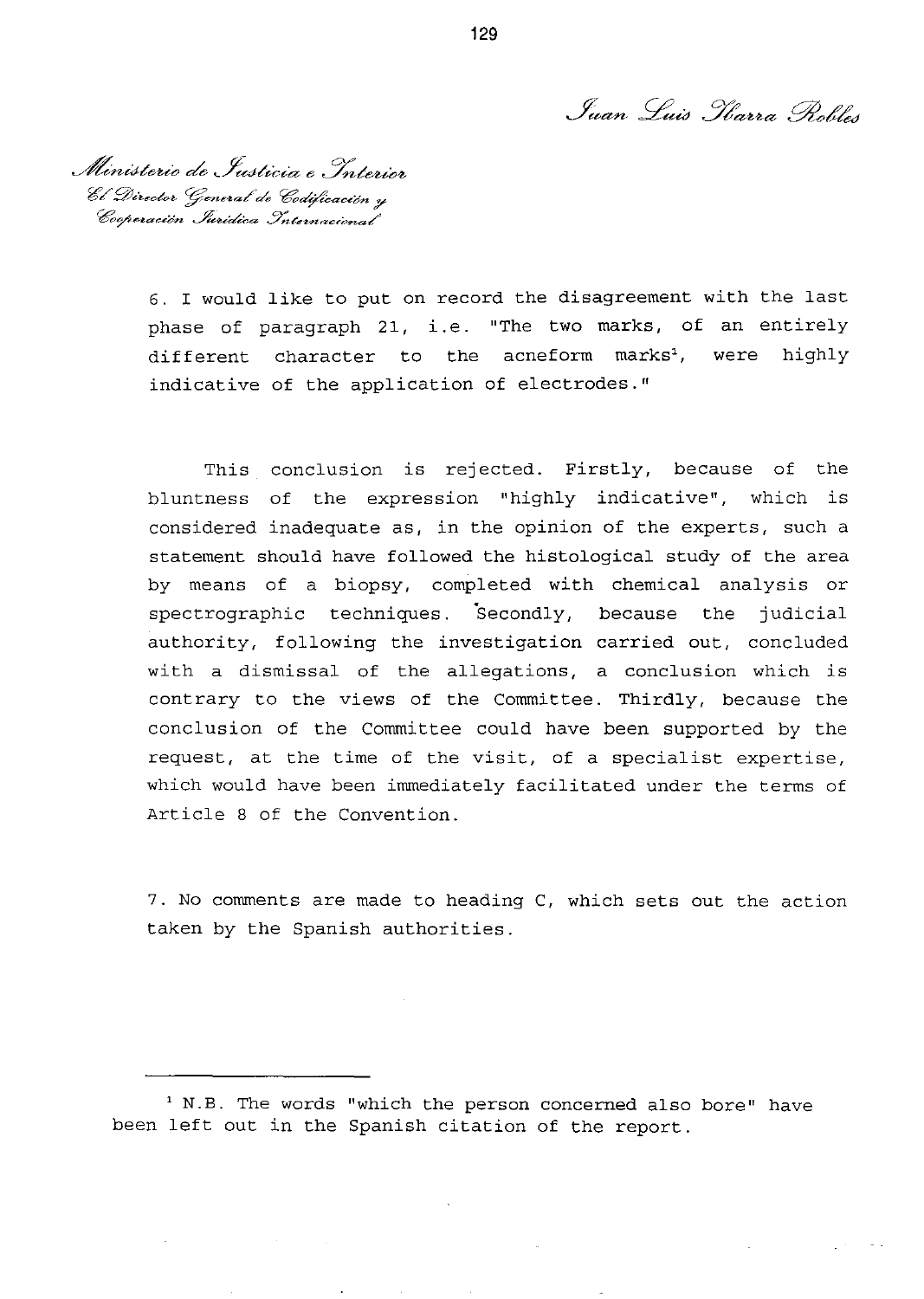Juan Luis Karra Robles

*../J!Z'nUJ¿euo ale* ~Y¡uj¿¿úa *e ch¿M-W'-*  $&$ l Director Ceneral de Codificación y Cooperación Iuridica Internacional

**IV** 

### As regards heading D "Assessment and action proposed"

8. In connection with the recommendation formulated in paragraph 34:

9. As regards the precise events examined during the visit, the competent authority must refer to the facts set out in the ruling given on 21 July 1994 by the Judge in charge of the Central Examining Court given that, un our legal system, such a judicial decision has acquired the status of "res judicata". It should be highlighted that administrative authority - the Secretary of State for the Interior - ordered the opening of disciplinary proceedings which, pursuant to the law, had to be discontinued following the exculpatory judicial decision.

It should be stressed that neither the public prosecutor nor any of the defence lawyers of the persons concerned have appealed against that judicial decision.

10. As a consequence of the Committee's recommendation and subsequent to the above, it was decided.

To set up a working group with the objective of giving effect to the recommendation.

For that purpose, a detailed analysis has been made of the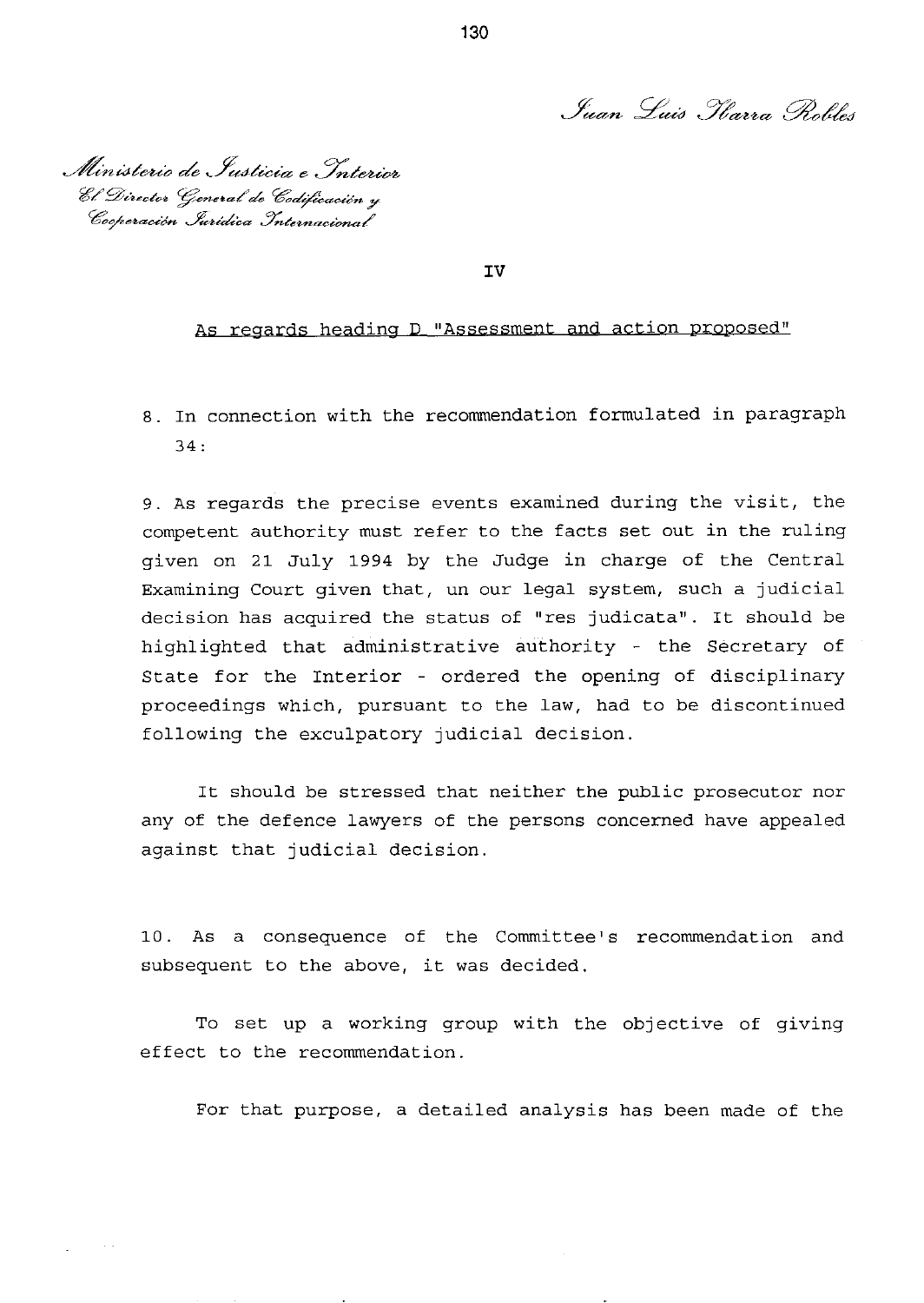Iuan Luis . Harra Probles

*Ministerio de Justicia e Interior*  $\mathscr{E} \ell$  Director General de Codificación n ~01!)\*acú5n. ~~ct:4ca *X,c",,znaceon.a¿* 

> successive administrative and judicial activities that take place from the time when a person is arrested until that person is physically brought to presence of the judge. The methodological approach has been to identify areas of potential risk in the external control of those activities, which could result in an absence of transparency that could facilitate the impunity of improper conduct.

> The identification of an "area of risk should lead to exploring different or reinforced modes of action in terms of prevention and control, which are legally and administratively feasible.

> Once the solutions have been decided, they should be implemented, together with mechanisms to avoid any risk of ineffectiveness.

> The working group was formed, and continues to be formed (because it is considered convenient that it should continue to function), by representatives of the Ministry, selected for their professionalism, together with representatives of the high operational level of the Civil Guard, the National Police and the Prison Service.

> (Although the Committee's recommendation only referred to the Civil Guard, it had been decided to carry out this work in respect of all the bodies which are related to persons deprived of their liberty, excluding as a matter of course, the judges. The group work and the profound knowledge of the mutual functions were believed to be more useful than action in one isolated body.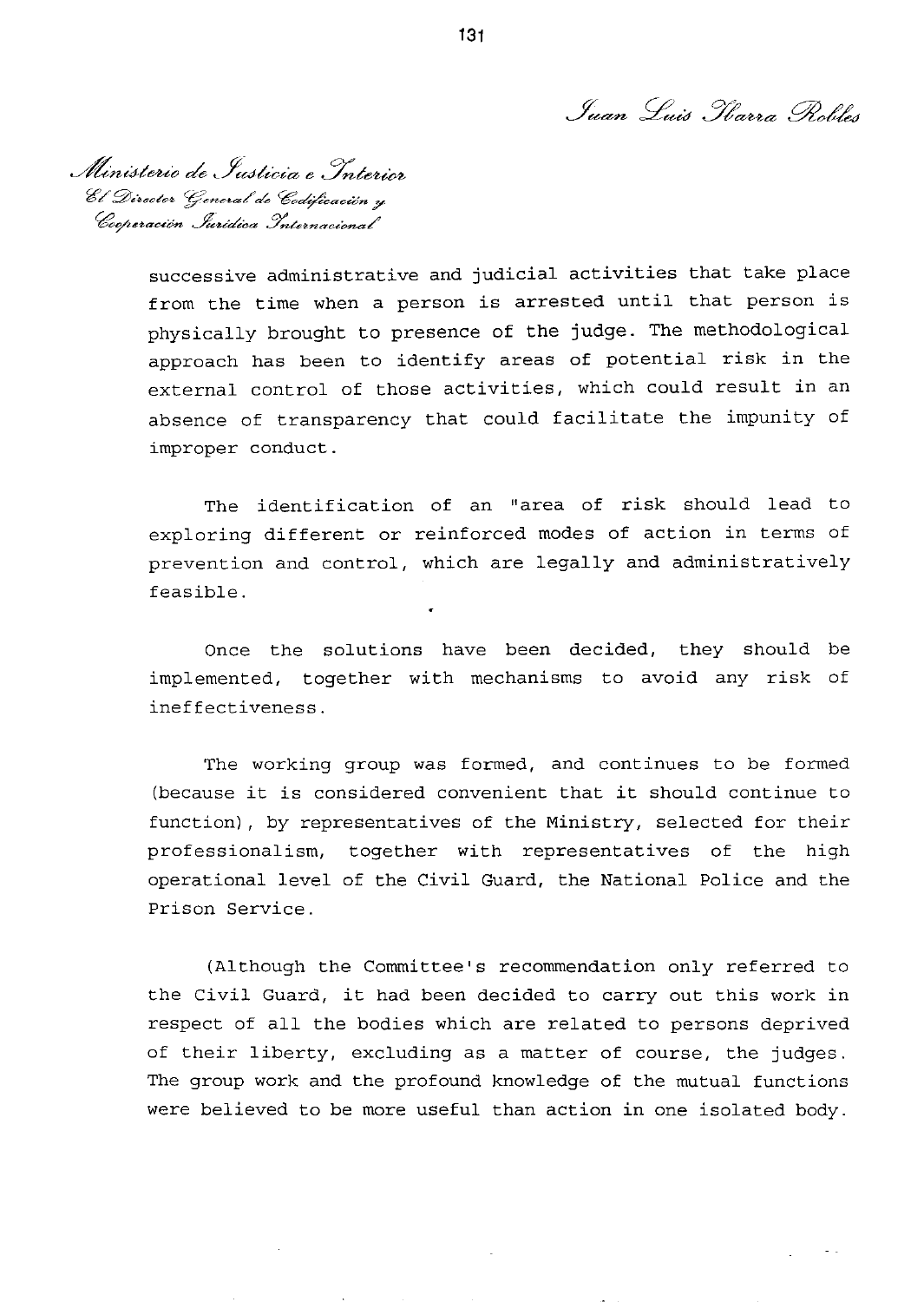Juan Luis Harra Robles

Ministerio de *Iusticia e Interior* if/'E2Jú~c-éo~ :JJ?~ne-t.a/ de ~af~cacUín *y*  Cocheración Iurídica Internacional

Reality has proven this decision right) .

The conclusion of work carried out to date, which virtually represent the accomplishment of the task, save for follow-up work, are set out hereunder.

#### A. At the time of arrest

11. It was observed that, given the characteristic dangerousness of the members of terrorist groups, violent arrests are not infrequent. The arrests carried out in apartments or dwellings, where the surprise element in the entry to avoid escapes or risk of armed response led inter alia to the breaking down of the door, were also examined.

As regards that stage, it has been resolved:

To call for a grater accuracy in the content of the reports, particularly in the recording and description of injuries and damage to properly, concerning both the persons detained and the participating officers themselves. The fact that the primary concern is the police action, does not appear to be incompatible with recording information in writing and, if necessary, gathering medical evidence.

### B. Transfer to the police premises

 $\sim 10$ 

12. Given the brief period of time involved, the transfer from the place of arrest to the police premises does not pose risks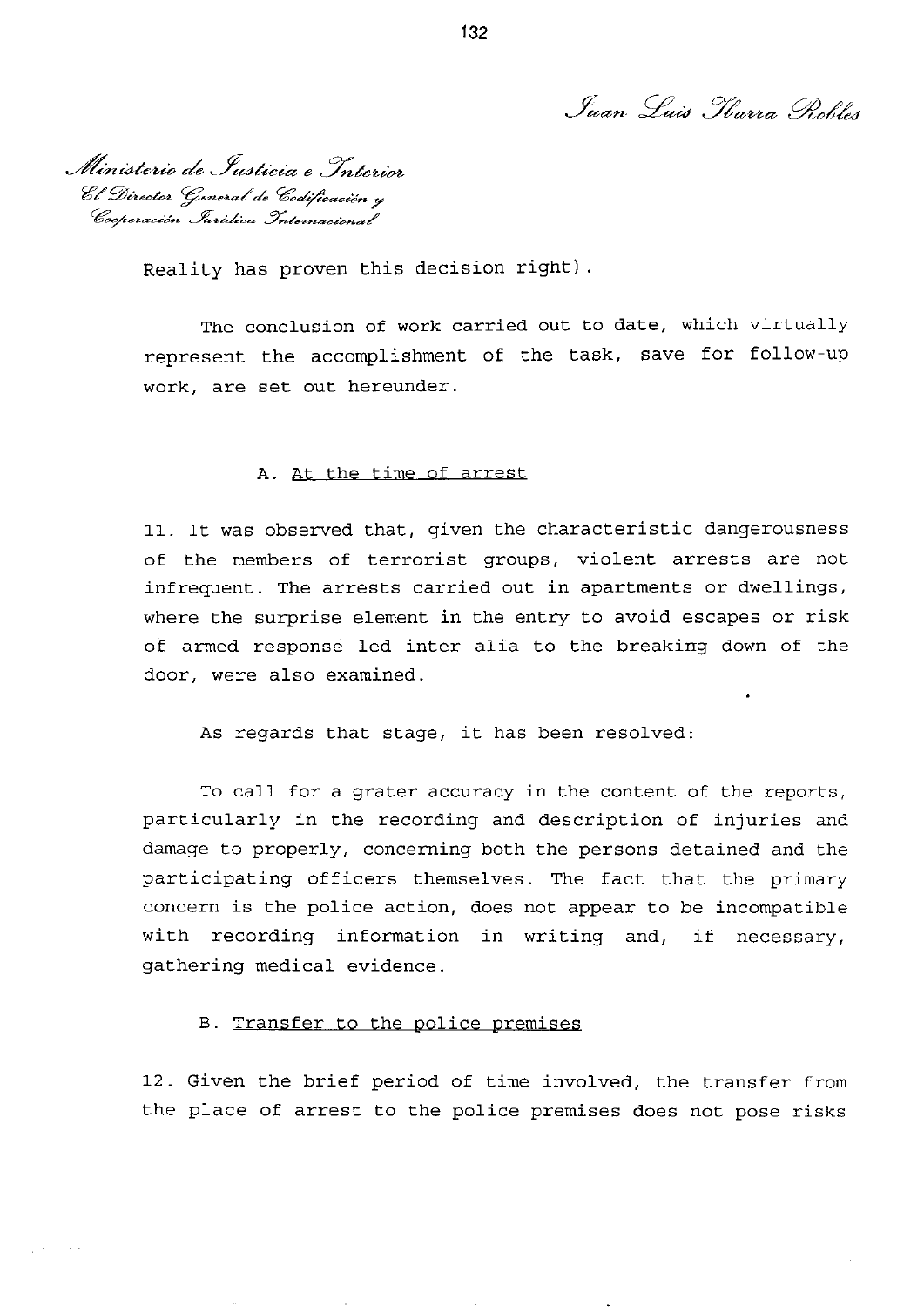Iuan Luis Ibarra Robles

Ministerio de Justicia e Interior El Director General de Codificación y Cooperación Iuridica Internacional

other than those involved in the arrest itself.

#### C. At the police premises

13. Several issues have been examined by the working group. With the exception of "medical examinations" which shall be considered under heading D hereof, the issues dealt with and decisions adopted are set out below.

#### detention registry book  $a.$

The police establishments where detention by the State law  $14.$ enforcement agencies can take place possess a registry book for the accurate recording of the personal particulars of detainees and the time of transfers of detained persons and proceedings.

Anti-terrorist operations usually involve the detention of rather numerous groups of persons. It also involves a constant police activity to complete the operation and avoid the risk of escape of persons not detained at the outset or of evidence being concealed.

At the same time as tending to the operational requirements, all movements/action taken must be recorded.

All detentions are  $the$ subject of a file under the responsibility of an examining officer [instructor], assisted by the secretary. The examining officer - in the Civil Guard a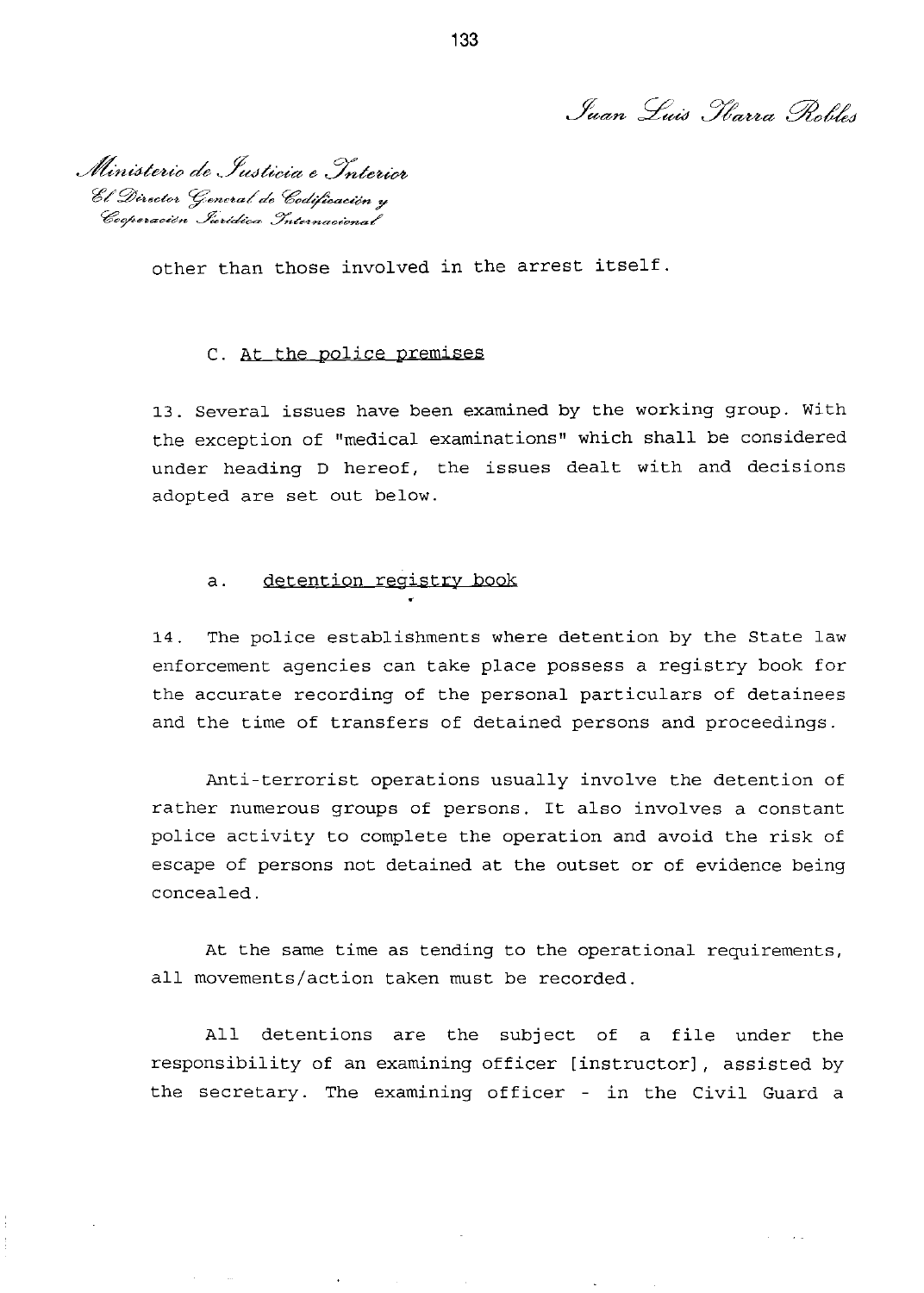Juan Luis Ibarra Robles

Ministerio de Iusticia e Interior El Director General de Codificación y Cooperación Iurídica Internacional

> lieutenant or captain - is responsible for all occurrences until the detainee is presented in court, as well as for the police proceedings. It has been verified that examining officers have a full knowledge of their functions and are fully conscious of their responsibilities. Thus, by way of example, it has been observed that no one, not even a higher-ranking officer, is allowed to see a detainee, save with the explicit authorization of the examining officer, of which he keeps a record.

> Following the necessary exchanges of views concerning the matter and having regard to the prevailing situation, it has been resolved to draw up a unique detention registry book for all the agencies. setting out all the possible law enforcement occurrences in terrorism-related detentions.

> A sample of the detention registry book, subject to final adjustments, is enclosed. It is currently being discussed whether this detailed model of detention book should be used in all types of detention; it should not be ignored that there are numerous police establishments, some having such low staffing levels that a formal obligation, of an excessively meticulous character, could qive rise to serious dysfunctions in public safety/protection.

Notification of custody to a close relative or third  $b$ . party of the detainee's choice in cases of incommunicado detention.

On examining this issue, it was observed that this legal  $15.$ measure [of withholding notification of custody] is, to a large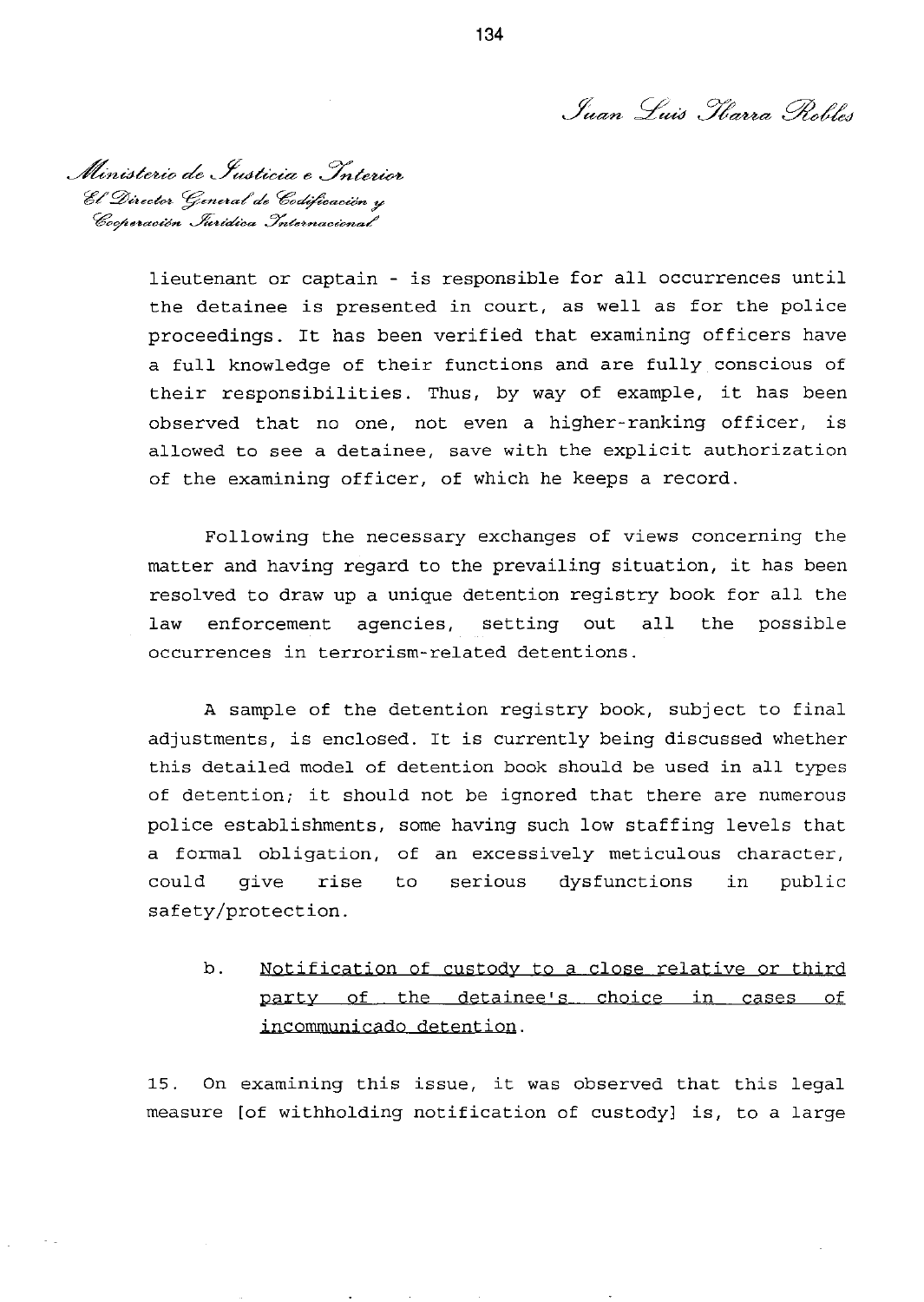Juan Luis . Harra Probles

J/t:ned¿e~io *ale* ~/,:~jácia *e* X.r-w~  $\mathscr{E} \ell$ Director General de Codificación y Cooperación Iuridica Internacional

> extent, not used, given that its purpose is impaired by the cornmon practice of publicising in certain information media the identity of the detained persons, which is protected by the right to freedom of information guaranteed in the Constitution.

> As a result of the above, it is usual practice to inform the next-of-kin of the fact of the detention and the place where the detainee is being held when such family members go the police establishment.

> Having regard to the prevailing situation, the following has been decided:

> Given that every incommunicado detention is ordered by the judge and he is in charge of its progress, as soon as an incommunicado detention becomes publicly known, the examining officer shall irnmediately request an authorization from the court to allow the detainee to inform directly a person of his choice of the fact of his detention and of the place where he is being held.

> Thus, the inconsistency of suspending the right to inform of the detention, when the fact of the detention of that person is the subject of press coverage on the following day, is avoided.

> In the exceptional cases where the detention does not become public knowledge, not to withhold notification beyond the time in fact needed for the purposes sought by the incommunicado detention and, if possible, not beyond 48 hours.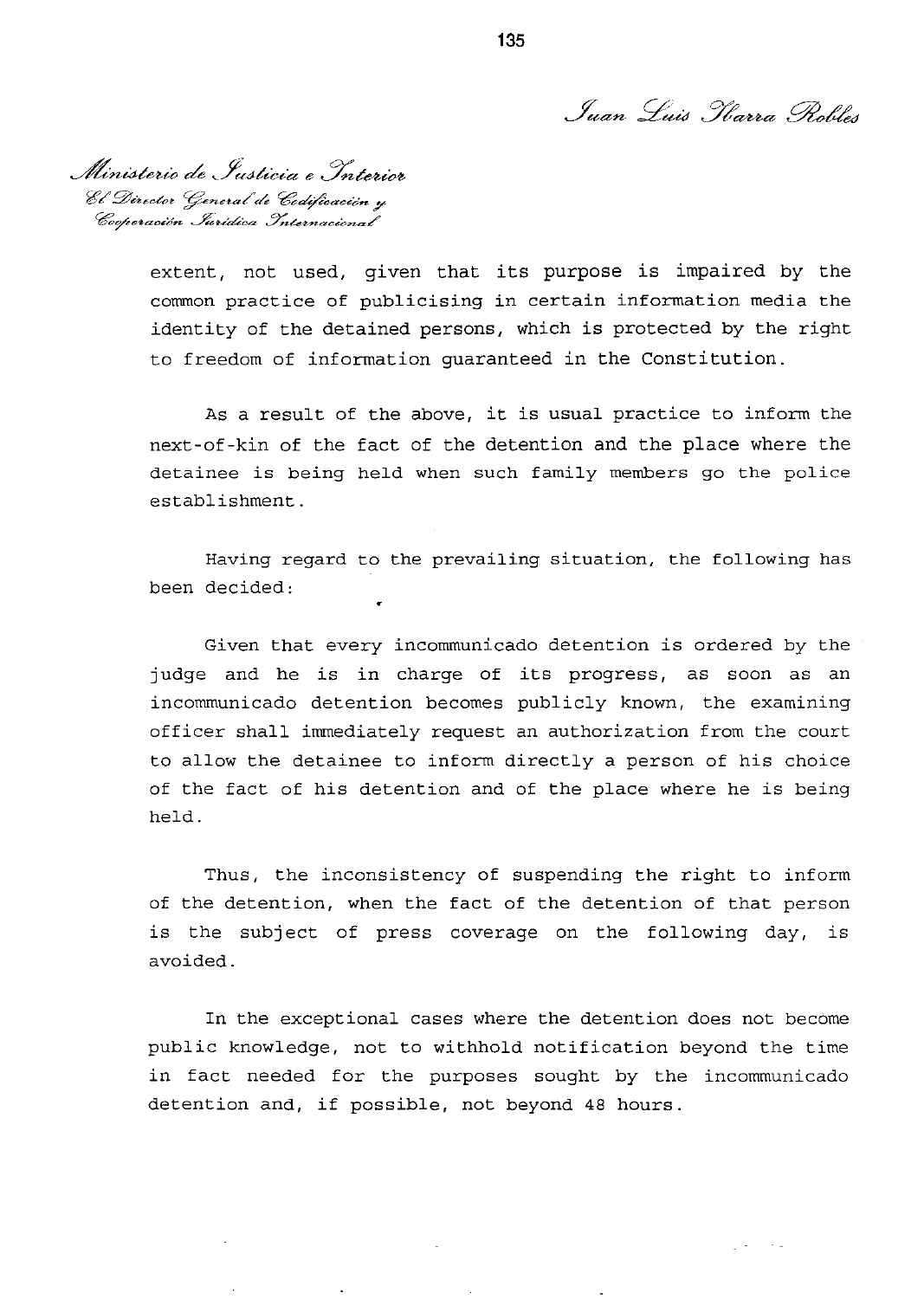Iuan Luis . Harra Probles

*Ministerio de Susticia e Interior* El Director General de Codificación y Cooperación Suridica Internacional

> For the record, it should be noted that the above has been decided because it is considered to be appropriate, despite this issue not being the subject of complaints from family members of terrorist detainees.

### c. Judicial involvement.

16. No case is known of failure to give notice within 24 hours of the arrest and lodge an application with the competent judge for a ruling concerning incommunicado detention pursuant to Article 520 bis of the Code of Criminal Procedure.

On examining the activities of judges in respect of the detention of suspected terrorists, which usually take place in the North of Spain, it has been found that their approach to the powers granted to them by Article 520 bis, third sub-paragraph of the Code of Criminal Procedure is not uniform. Further, the analysis carried out has led to the conviction that such variance is the result of the personal approach/decisions of the judges concerned.

In this respect, the working group has indicated to the competent authorities that it would be convenient if judges and public prosecutors were to carry out such visits and that the law enforcements agencies welcome them because, for such agencies, they are a guarantee of the correct functioning of the system.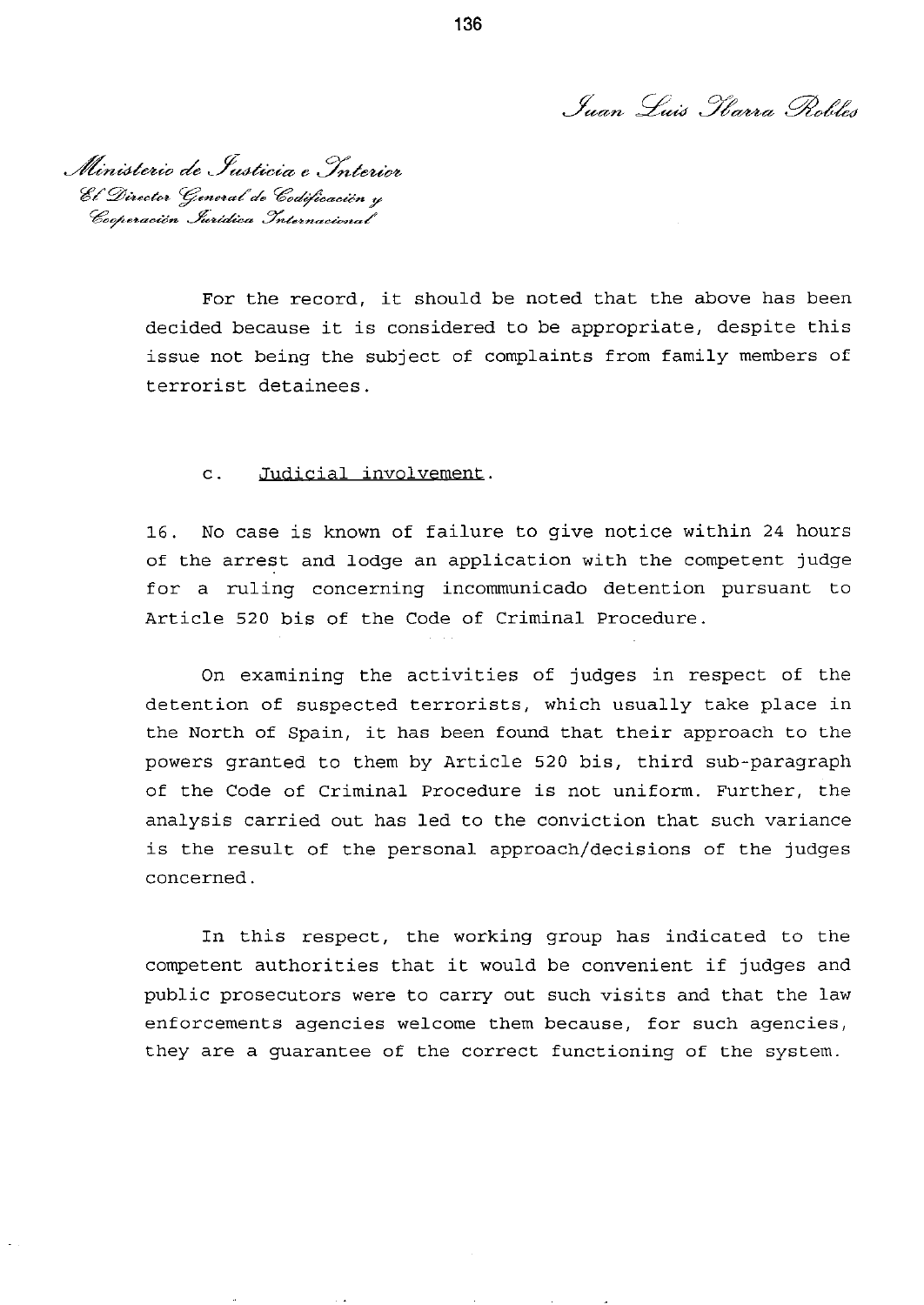Iuan Luis . Harra Probles

Ministerio de Iusticia e Interior El Director General de Codificación y ~re-t.-<zcuon- ~-t~~ *'x/e-t\_?Zacwn-a/* 

d. lawyer.

17. On examining the prevailing situation, it has been established that lawyers participate in all interrogations in conformity with Spanish law, be it an officially appointed lawyer or, once the incommunicado detention has ceased, a freely chosen one.

No practical incidents worthy of note have been identified in this connection; the appointment of lawyers by the Bar/Law Societies is correctly carried out and officially appointed lawyers promptly go to the police establishment.

In an effort to improve the system, instructions have been issued to the law enforcement agencies to inform the General Secretariat of Justice in the Ministry of Justice and the Interior of any anomalies (delays, etc.) in the performance of the duties of officially appointed lawyers, in order to request from the Bar/Law Society that such anomaly is not repeated and, if necessary, for appropriate measures to be adopted.

By way of example in this matter and in connection with the above-mentioned complaint of the terrorist Parot Navarro to the United Nations, when the complaint was reported in the press, the officially appointed lawyer that assisted him, personally appeared before the Public Prosecutor and explained in detail his participation. The implications of this must be taken into account.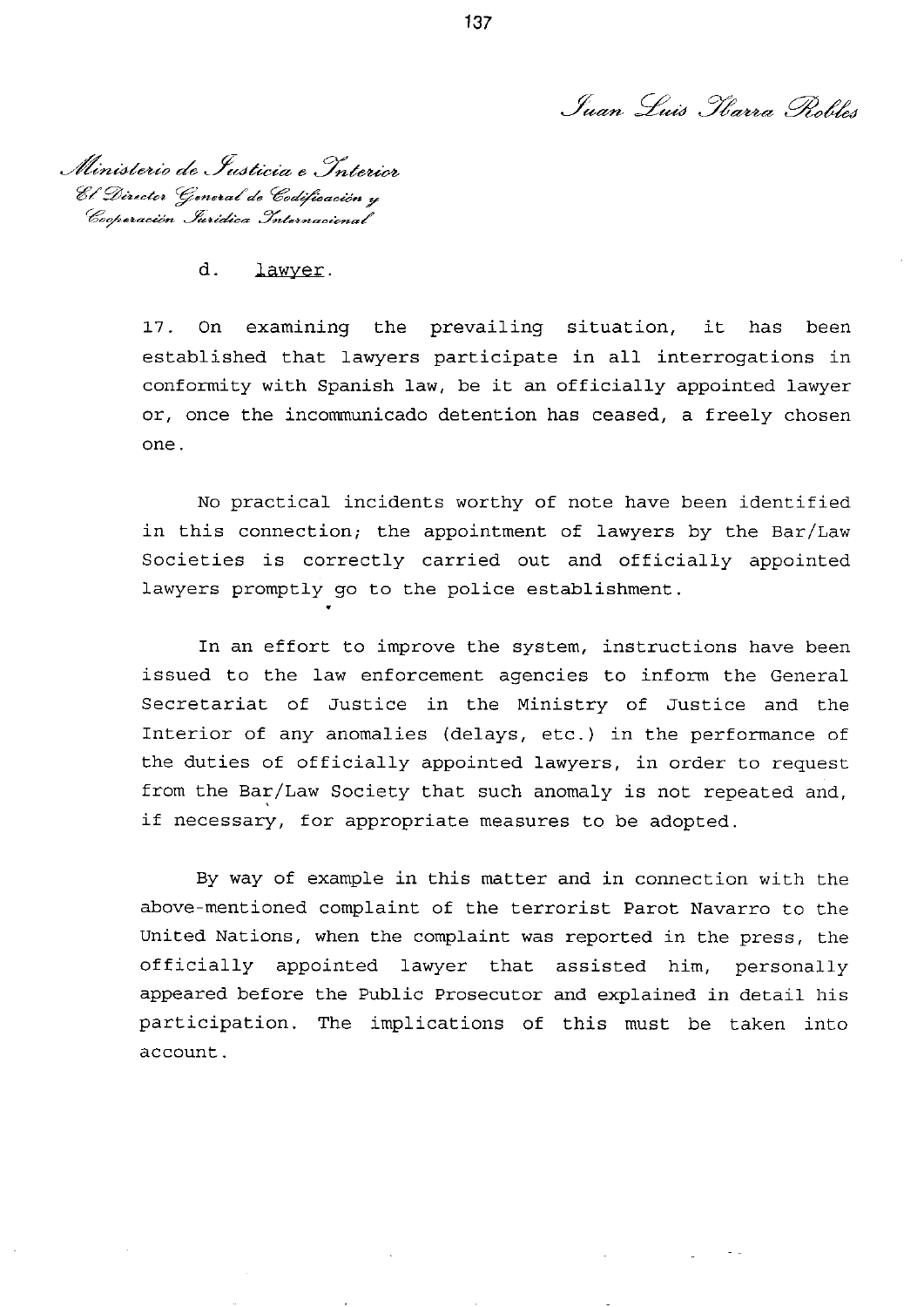Iuan Luis Harra Robles

Ministerio de Iusticia e Interior El Director Ceneral de Codificación y Cooperación Iuridica Internacional

> interrogations.  $e<sub>1</sub>$

 $18.$ No breaches of significance of the rules of conduct set out in Article 5 of the Organic Law on State Law Enforcement Agencies (copy) enclosed) have been noted in the carrying out interrogations in practice.

Following the relevant analysis and comments, the abovementioned rules, together with the penal and disciplinary sanctions foreseen in the same law as well as in the Penal Code and the Disciplinary Regulations (copies also enclosed) in respect of any transgression of the powers conferred, have been found to suffice at present.

The of audio/video recording techniques use оf interrogations has been debated. It is considered that their use is a desirable objective. However, for budgetary considerations, the implementation of such system is not feasible in the short run.

The information requested in paragraph 35 was transmitted 19. at an earlier date, and an update thereto, regarding the disciplinary proceedings referred to in paragraph 27, is enclosed herewith.

### D. As regards medical examinations

In this connection, a sub-group was formed in order to 20. analyse and examine the manner in which to implement the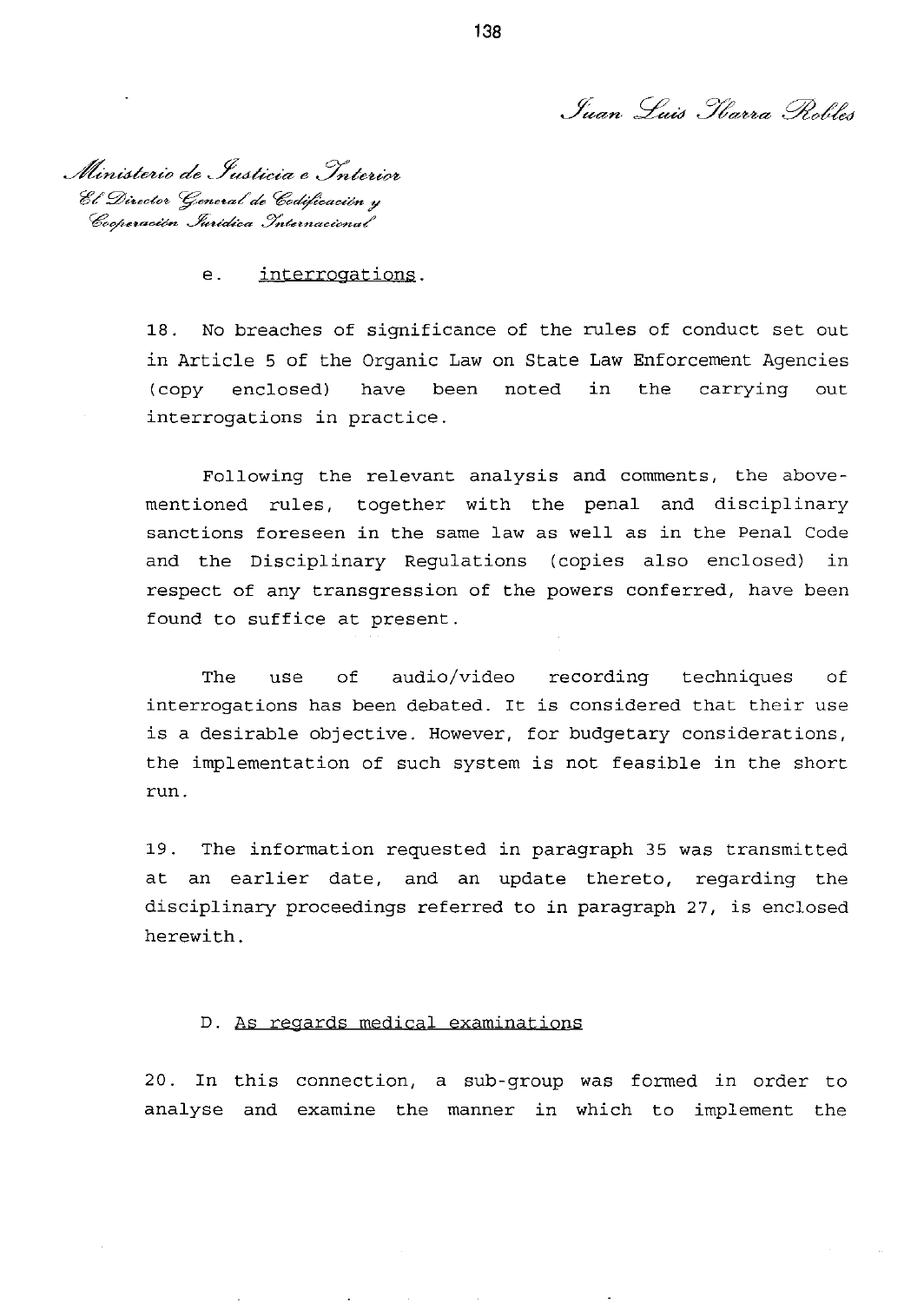Juan Luis . Harra Probles

*./lf:nidteuo afe* c~4tic¿a *e* Xteuo~  $^{e}$ l Director Ceneral de Codificación y ~re-t-=ceon- ~J>úkc-a *..%¿" ... --t-#Z-Ciecee,n:a¿* 

Committee's recommendations.

This group was composed of two senior civil servants in the Ministry and three forensic doctors: the Director of the Forensic Institute', a forensic doctor attached to the Audiencia Nacional in madrid and the Director of the Forensic Clinic in Bilbao.

In the first place, the situation concerning forensic staff in Madrid, the Basque country and navarra was examined. It was concluded that no structural problems existed in respect of forensic services in Madrid, Bilbao, Vitoria and Pamplona. A shortage of forensic staff was observed in San Sebastián.

In order to remedy this shortcoming, the possibility that the police establishments in San Sebastián retained doctors in private practice to carry out the examination of detained persons was discussed. However, this proposal was withdrawn given that it cannot, for the time being, be set up in a way which permits the reconciliation of the detainee's right to be informed of the identity of the doctor assisting him and the right of the doctor to safeguard his personal security vis-a-vis potential pressure from criminal organisations.

It was resolved that in cases of persons detained in antiterrorist operations in while in other - in fact few - cases, the detainee is taken San Sebastián, the medical examinations immediately following the arrest should be carried out by the forensic doctors in San Sebastián themselves; this should be

<sup>&</sup>lt;sup>2</sup> Instituto Anatómico Forense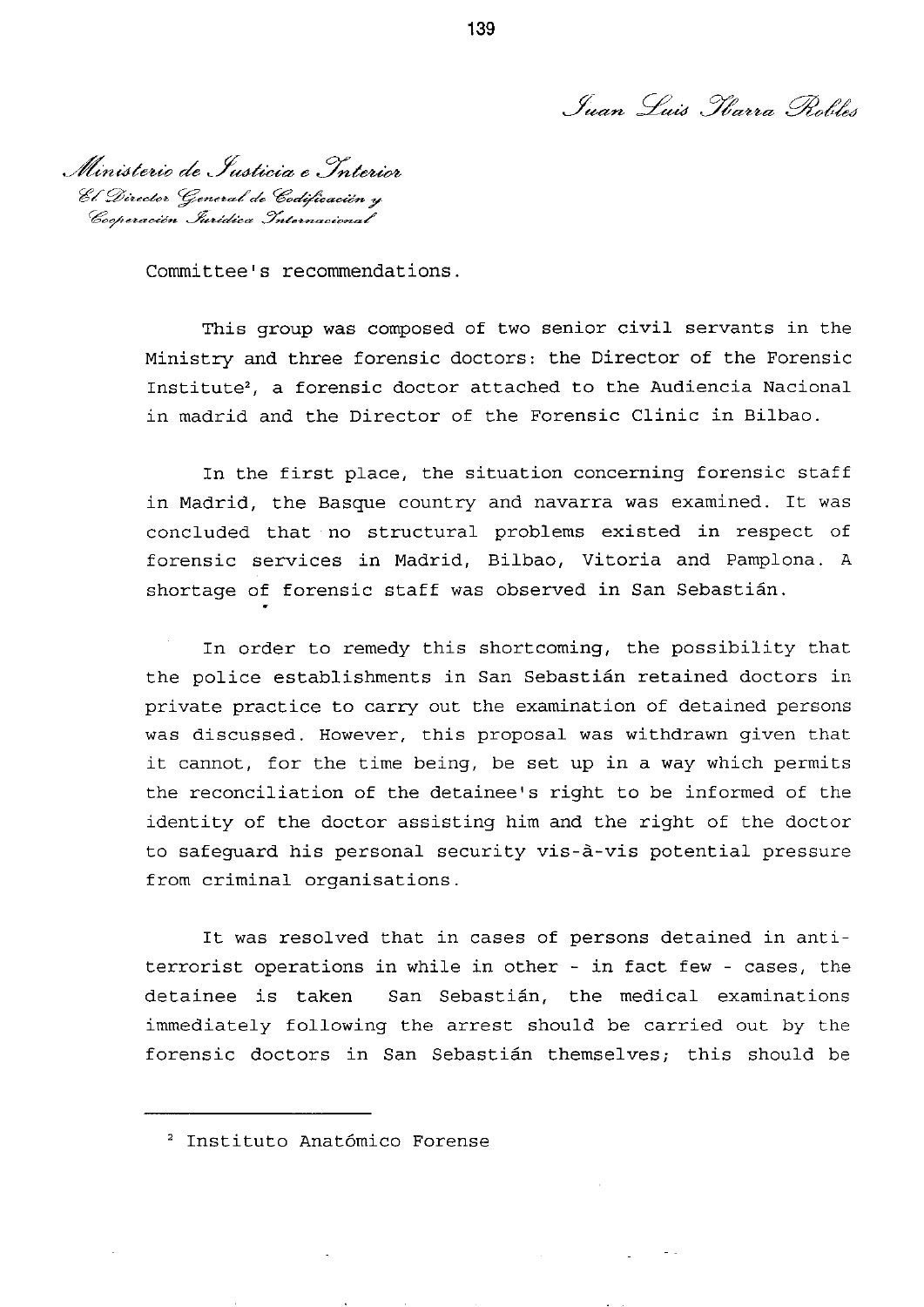Juan Luis . Harra Probles

*Ministerio de Susticia e Interior* El Director Ceneral de Codificación y ~r-","'ar--új?'e ~:"' *...* ~ca *X¿MIZa:ceo\_¿'* 

> insisted upon. **In** cases where, due to their work, the San Sebastián forensic doctors cannot go over to the police establishment, this service would be requested from the Bilbao forensic doctors; for this purpose, the way to make those immediate examinations possible is being studied. The revision of the rota of on duty forensic doctors is being studied, as well as its budgetary implications, with a view to reaching the best possible solution for the problem posed in the specific situation which at present exists in San Sebastián.

> The authorities in the law enforcement agencies are markedly favourable to those examinations. They point out that it would be convenient to make alternative arrangements for the cases where the presence of the forensic doctor is not immediately possible.

> Practice is not uniform concerning the promises where the examination is carried out. Depending upon the circunstances of each detention, an examination is sometimes carried out in the police establishments, while in other - in fact few - cases, the detainee is taken to the forensic clinic.

> To a large extent, this depends on the available staff, given that transfers require a reinforcement at a time when staff may be assigned to tasks having priority in the domain of public safety/protection.

> The discussions held on this subject with the forensic doctors and the working group from the law enforcement agencies did not reach a unanimous view. The working group from the law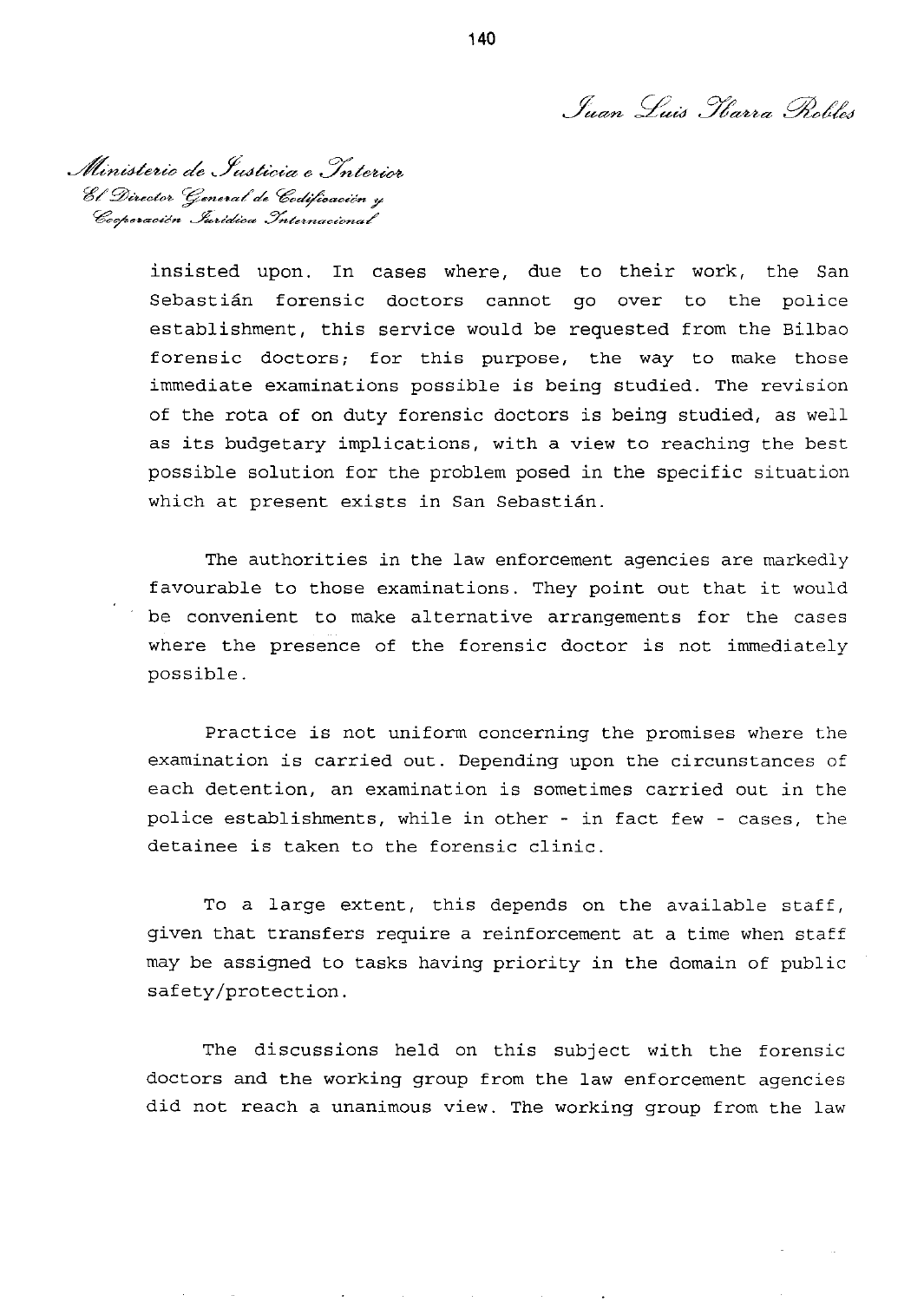Juan Luis Tbarra Robles

*Ministerio de Susticia e Interior*  $%$ l Director General de Codificación y  $^{\circ}$ Cooperación Iuridica Internacional

> enforcement agencies considers that policing needs would be advanced if the examination were to take place on the premises of the police establishment, provided the premises meet the standards required by forensic doctors. This is without prejudice to transferring the detainee to a hospital whenever the need for further examination becomes apparent. This is normally common practice and does not pose particular problems.

> The forensic doctors shall inform the General Secretariat of Justice in the Ministry of Justice and the Interior of the equipment they require in the police premises used to perform examinations. As regards the premises in the Civil Guard<br>Headquarters referred to in paragraph 38 of the report, the lighting has now been improved and a request es expected from the forensic doctor, concerning the specific equipment she considers should be available in those premises.

> In respect of the possibility suggested in paragraph 39 of the report, concerning specialist examinations, the forensic doctors have confirmed that they prescribe a specialist examination and any other rest which they consider to be useful or convenient for the purposes of the examination.

> As regards forensic doctors informing detainees of their identity, it should be noted that the forensic doctor who carries out an examination in clearly identified in the judicial proceedings to which his/her signed report is incorporated. There in no exception to the practice of forensic doctors identifying themselves as such to detainees.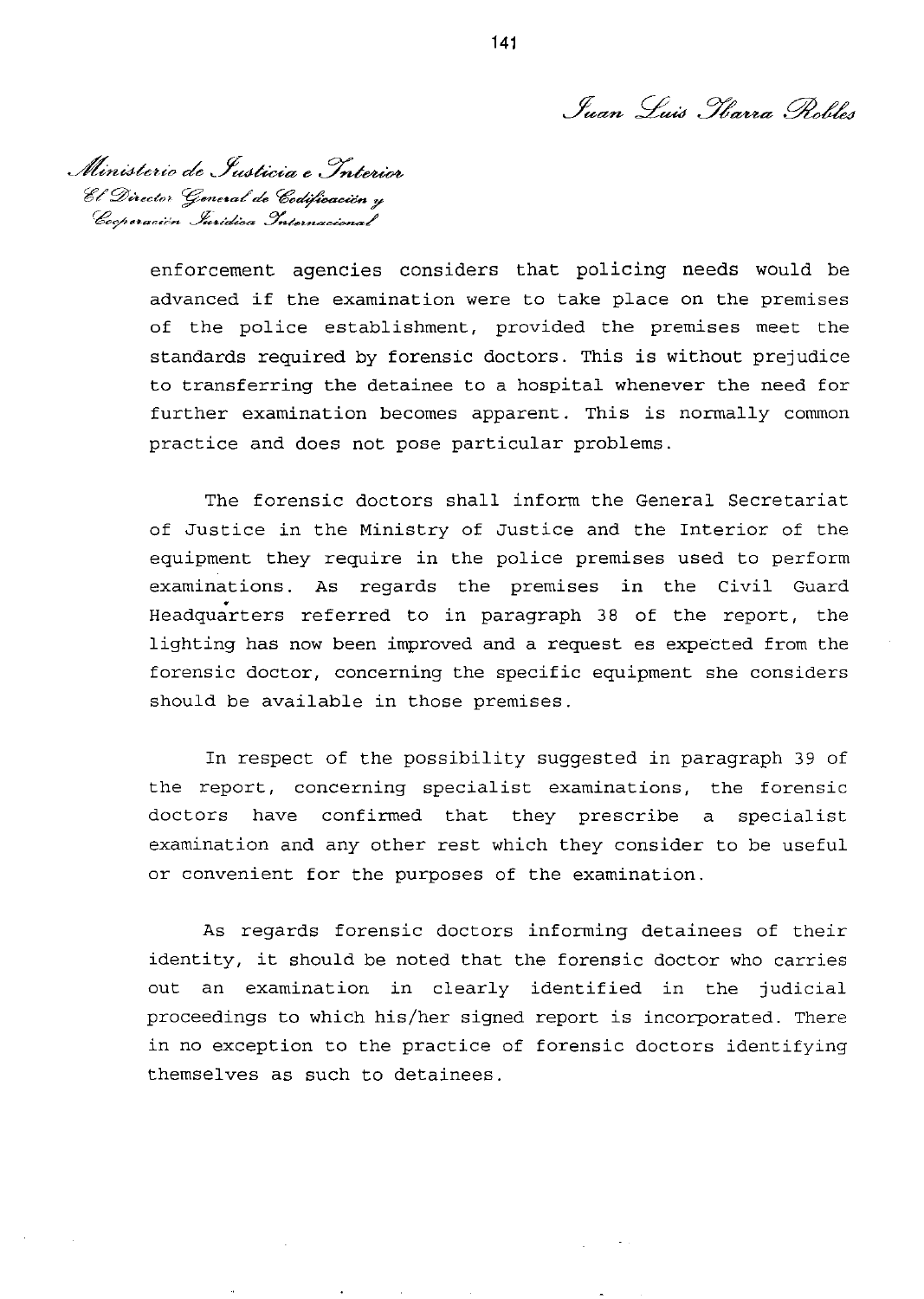Iuan Luis Tbarra Robles

*.//!;'nidtuio ale* ~~~tic<a *e* Xte~ú>~  $\mathscr{E}$ l Director General de Codificación y Cooperación Iuridica Internacional

> As regards the manner in which forensic doctors identify themselves, it should be highlighted that after the Committer's visit, Organic Law 19/1991 of 23 December on the Protection of Witnesses and Exports in Criminal Cases came into force. The main objective of this recent law is to give specific powers to the judicial authorities to partially withhold the identity of experts from public knowledge during the investigation of criminal cases, without weakening the guarantees concerning the right to a defence. A copy of the new law is enclosed.

> It has been concluded that, for the time being, sufficient identification of forensic doctors is provided in the reports containing the result of the examinations which, bearing their name and signature, they deliver to the court. Once incorporated into the proceedings, they can be, and in fact are examined by the detainee's lawyers.

> There is no legal possibility for the medical reports drawn up in the place of detention to travel with detainees in case of their transfer. Forensic doctors deliver their reports to the courts to which they are attached and do not give copies of them to the police or Civil Guard (it should be borne in mind that forensic doctors are answerable to the court and not to a law enforcement agency). These reports, together with the proceedings drawn up in the place of detention, are forwarded to the central court by the court to which the former has delegated functions. Whenever a forensic doctor considers it necessary to see the results of examinations carried out in the place of detention, they can, on request, be sent by fax to him/her in the relevant court.